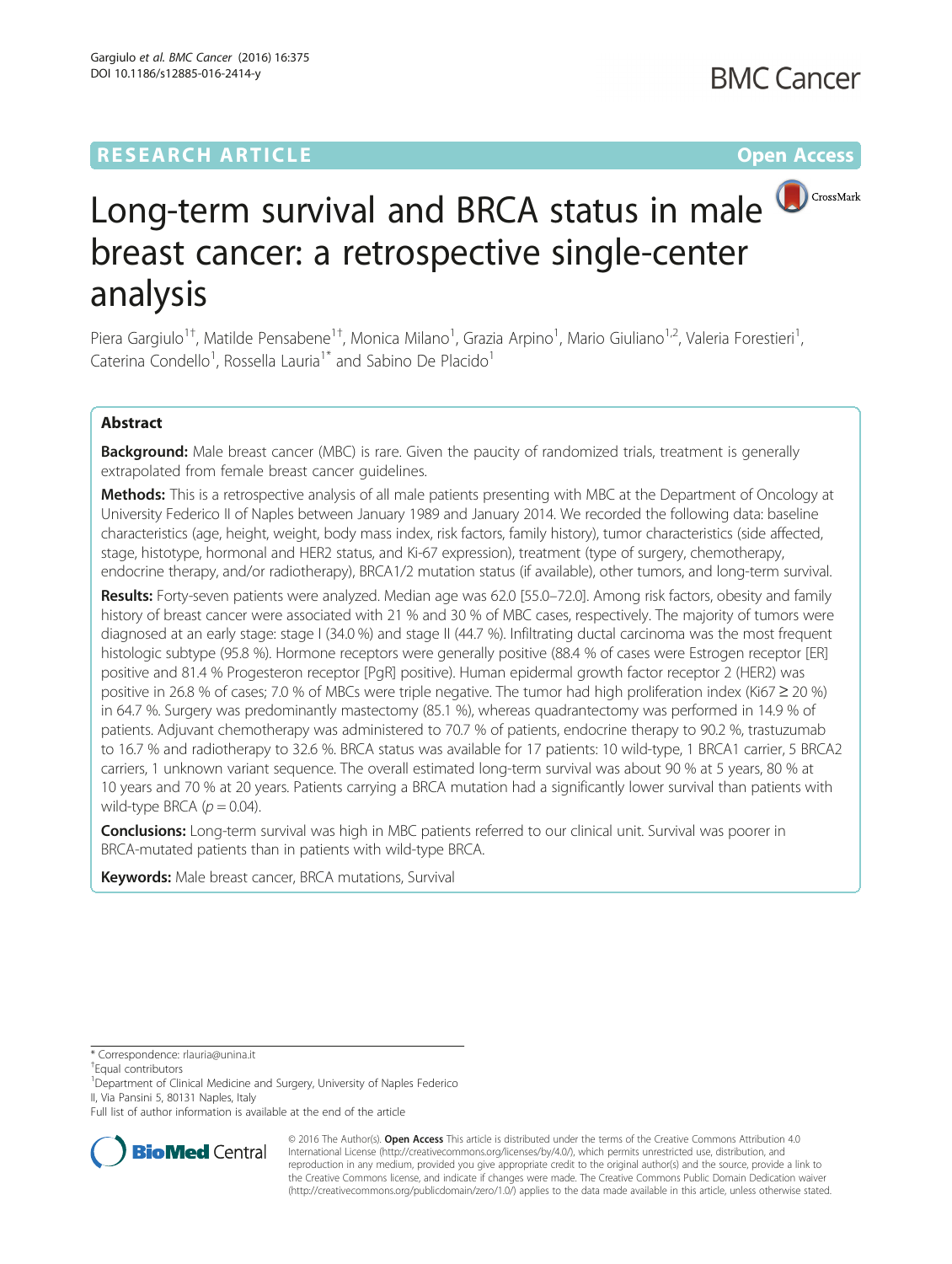#### Background

Male breast cancer (MBC) represents about 1 % of all breast cancers and approximately 0.2 % of all male cancers [[1](#page-9-0), [2](#page-9-0)]. Its incidence is estimated at <1 per 100,000 men-years, and it appears to be increasing by 1.1 % yearly [\[1, 2\]](#page-9-0). However, given the rarity of this disease, few randomized controlled trials have been conducted, and most of the data about MBC come from retrospective studies [\[3\]](#page-9-0). Consequently, treatment of MBC is based on female breast cancer guidelines and trials.

Although MBC shares some features of female breast cancer, it differs significantly in terms of epidemiology and biologic features. The etiology of MBC is unclear although anthropometric and hormonal factors appear to be involved in its development. Clinical disorders, such as Klinefelter's syndrome, obesity, liver diseases and testicular abnormalities, represent risk factors for MBC. These disorders are associated with an imbalanced estrogen/androgen ratio that result in abnormal estrogen exposure [\[4\]](#page-9-0). Other risk factors are race and radiation exposure. Moreover, family history and genetic abnormalities, such as mutations of the BRCA1 and BRCA2 genes, play a relevant role in MBC pathogenesis [[5\]](#page-9-0).

About 20 % of patients with MBC have a family history of breast cancer. Subjects with a positive first-degree family history have a 2.0-fold increased risk. The risk of MBC increases to more than 10.0-fold if the number of affected first-degree relatives are two (i.e. mother and sister), thus suggesting that genetic factors plays a relevant role in MBC chance [[3, 6](#page-9-0)]. Accordingly, 2 % of patients with MBC develop a second primary breast cancer and more than 20 % of patients develop tumors at other sites, most frequently prostate, colon or genitourinary cancer [\[3](#page-9-0)]. The breast cancer susceptibility genes, BRCA1 and BRCA2, are responsible for a high proportion of cases of hereditable breast cancer. Up to 10 % of all MBCs are caused by inherited germline mutations in either of the two BRCA genes [[7, 8\]](#page-9-0), mutations in BRCA2 being more frequently recorded in population-based series [[8](#page-9-0)–[10\]](#page-9-0). The estimated lifetime risk of breast cancer is 1–5 % in male BRCA1-mutation carriers and 5–10 % in male BRCA2 mutation carriers versus 0.1 % in the general population [[10](#page-9-0)]. Mutations in these genes are found in MBC patients with and without a family history of breast and/or ovarian cancer [\[11, 12\]](#page-9-0). Therefore, regardless of family history, all men with breast cancer should be routinely screened for BRCA1 and BRCA2 mutations.

Here we report the results of a single-center retrospective analysis of the clinical features, BRCA status, treatments and long-term prognosis of patients affected by MBC.

#### Methods

This is a retrospective analysis of all male patients presenting with MBC at the Department of Oncology at

University Federico II of Naples between January 1989 and January 2014. We recorded the following data: baseline characteristics (age, height, weight, body mass index, risk factors, family history), tumor characteristics (side affected, stage, histotype, hormonal and HER2 status, and Ki-67 expression), treatment (type of surgery, chemotherapy, endocrine therapy, and/or radiotherapy), BRCA1/2 mutation status (if available), other tumors, and long-term survival. Clinico-pathological data were obtained from medical and pathology reports without performing additional tests. BRCA1 and BRCA2 mutation analysis was performed in 17 MBC patients within the framework of a genetic counseling programs ongoing at our center [[13\]](#page-9-0). BRCA1/2 mutations were classified according to their potential functional effect as recorded in the Breast Cancer Information Core (BIC) database [\[14](#page-9-0)] and in the Leiden Open Variation Database (LOVD-IARC) [[15\]](#page-9-0).

Data regarding estrogen receptor (ER), progesterone receptor (PgR), Ki-67, and HER2 status of breast tumors were extracted from medical, pathology, or tumor registry records or obtained from the results of immunohistochemical analysis of sections of formalinfixed, paraffin-embedded primary mammary tumor blocks. HER2 status was assessed by fluorescent in situ hybridization analysis in ambiguous cases  $(immunohistochemistry score = 2+).$  According to international guidelines [[16\]](#page-9-0), ER and PgR were considered positive if  $\geq 1$  % of tumor cell nuclei were immunoreactive; whereas Ki-67 was considered high at  $\geq 20$  % cut-off.

Follow-up and additional diagnostic exams were performed according to clinical practice as for females. Patients were followed with clinical visits, every 6 months up to 5 years and thereafter annually. Patients were contacted by phone to update follow-up and survival status.

All the patients included in this retrospective analysis provided their informed consent in the framework of cancer genetic counseling program regulated and approved by the Local Ethic committee (University 'Federico II' of Naples, Prot. 80/00 and 63/02).

#### Statistical analysis

Continuous variables are expressed as median with interquartile range (IQR). Categorial variables are expressed as numbers and percentages. Overall survival was calculated with the Kaplan Meier method. A survival analysis for patients who underwent BRCA testing was performed and statistical significance was considered for p value <0.05 calculated with the log rank test. All statistical analyses were performed with SPSS, version 20.0 (SPSS Inc., Chicago, IL, USA).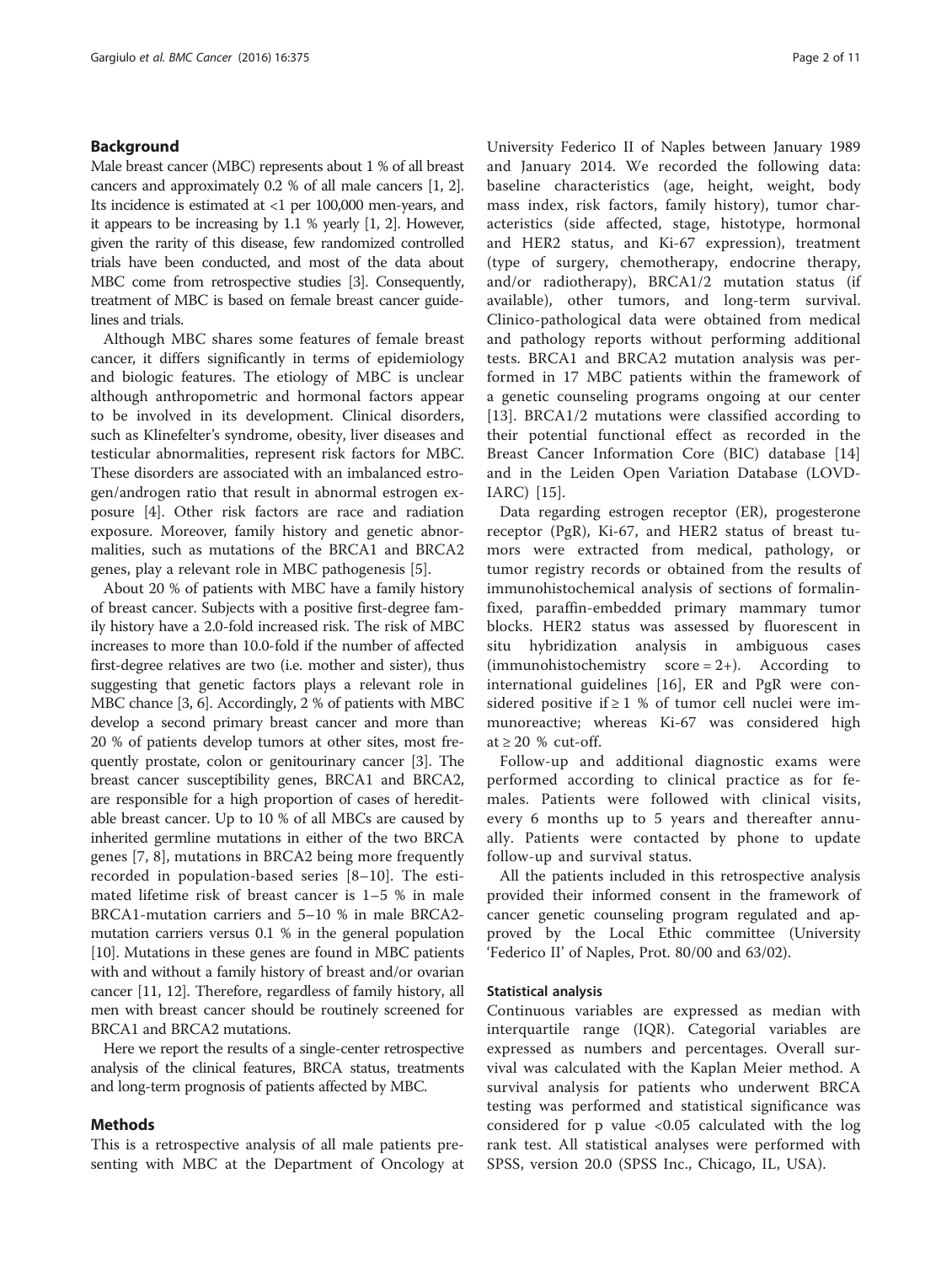#### <span id="page-2-0"></span>Results

From January 1989 to 1 January 2014, 47 patients received diagnosis and treatment for MBC and were followed at our center (Fig. 1).

#### Clinical features

The baseline and clinical characteristics of the 47 patients and BRCA mutational status (if available) are reported in Table [1](#page-3-0). Age at MBC diagnosis ranged between 33 and 82 years (median: 62.0 years [55.0–72.0]). Most patients were over the age of 50 years (80.9 %) and most were diagnosed in the sixth decade of life (Fig. [2](#page-4-0)). The median value of the body mass index (BMI) was 26.2 [24.2-28.9] kg/m<sup>2</sup>. Apart from 10 patients (21.3 %) classified obese (BMI ≥30 kg/m<sup>2</sup>), no patient had a history of clinical disorders associated with an imbalanced estrogen/androgen ratio such as Klinefelter's syndrome, liver diseases or testicular abnormalities. Fourteen of the 47 patients (29.7 %) had a family history of breast or ovarian cancer in first-degree relatives. Nine patients (19.1 %) had a second tumor unrelated to MBC (one or two malignancies besides MBC), melanoma and prostate cancer being the most frequent (3 and 2 cases, respectively). In addition, gastric cancer, contralateral breast cancer, thyroid cancer and kidney cancer each occurred in 1 patient.

### Clinico-pathological features

Most tumors were at early TNM stage: stage II (44.7 %) and 16 were stage I (34.0 %). Only one case was bilateral (2.1 %).

Pathologic confirmation was available for all 47 patients. Infiltrating ductal carcinoma was the most common histologic subtype (45 patients; 95.8 %), whereas papillary carcinoma was diagnosed in 1 patient and mixed (tubular-ductal) carcinoma was diagnosed in the remaining patient. Hormonal status was available for 43 patients: 38 (88.4 %) were ER+ and 35 (81.4 %) were PgR+; the distribution of both hormone receptors was as follow: 34 cases were ER+/PgR+ (79.1 %), 4 were ER+/PgR- (9.3 %), 1 was  $ER-PgR+$  (2.3 %) and 4 were  $ER-PgR-$  (9.3 %). HER2 status was known in 41 patients and was positive in 11 cases (26.8 %). Triple negative phenotype was revealed in 3 cases (7 %). In 22 patients (64.7 %) the tumor had high proliferative activity, namely,  $Ki67 \geq 20$  %.

#### **Treatments**

Data on the surgical approach were available for all patients. The most frequently used surgical approach was mastectomy (40 patients, 85.1 %), whereas the remaining 7 patients (14.9 %) underwent quadrantectomy. Positive axillary nodes were found in 17 of the 44 patients (38.6 %) who underwent axillary dissection (defined as I/ II lymph nodes level removal). Fourteen of 43 patients (32.6 %) received post-operative local radiotherapy, while data were not available for 4/47 patients. The dose used for adjuvant irradiation was 50 Grey (Gy) in 25–28 fractions (2 Gy/fraction) with an additional boost of 10 Gy if clinically indicated. The radiotherapy was performed using the linear accelerator with 6 megavolts photons.

Among patient for whom data are available, systemic medical treatment consisting of adjuvant chemotherapy was administered to 29/41 patients (70.7 %): 17 (58.6 %) received antracycline-based treatment (5 patients received both antracycline and taxane); 7 (24.1 %) received CMF (cyclophosphamide, methotrexate, 5-fluoracil)

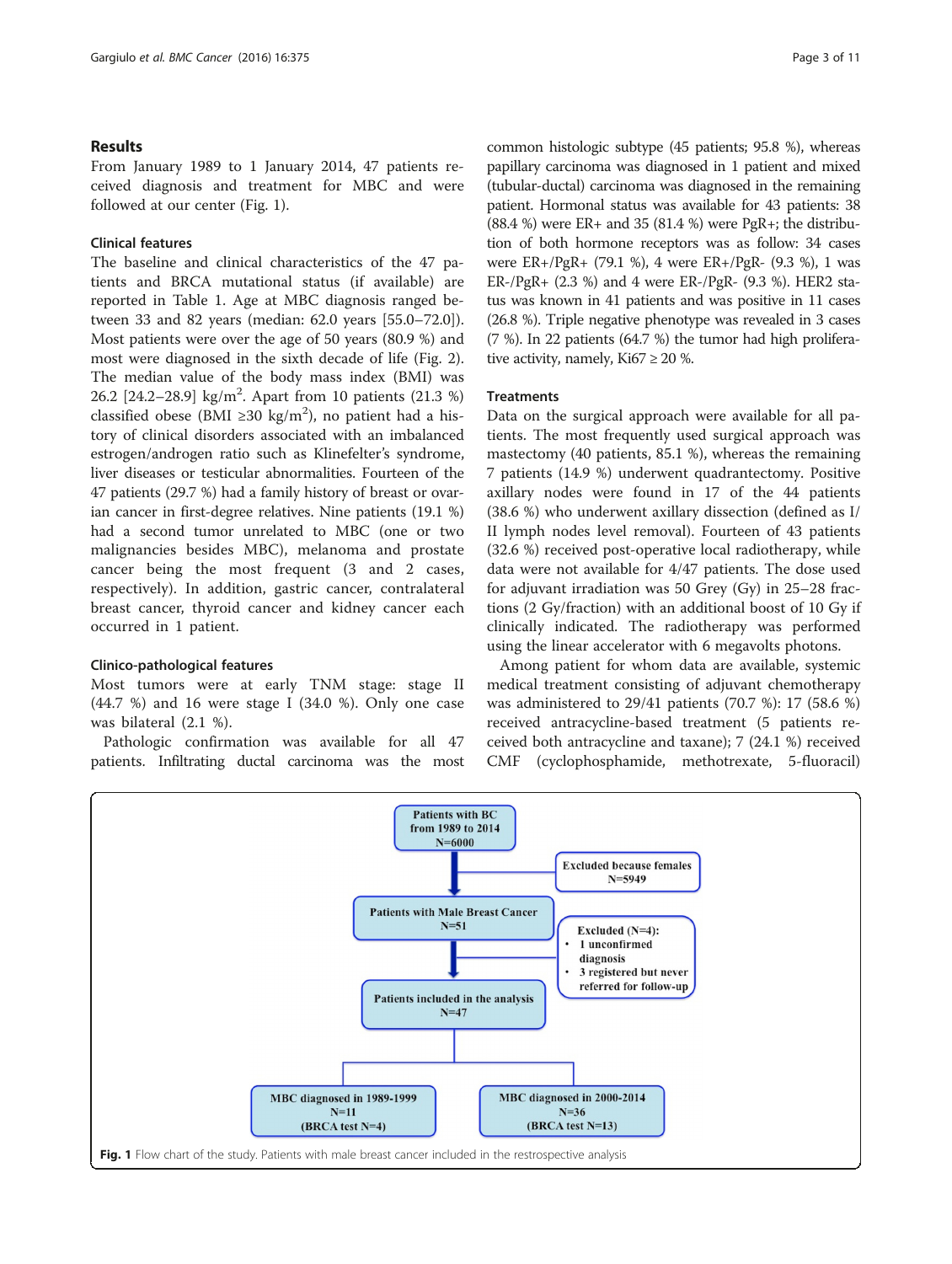<span id="page-3-0"></span>Table 1 Baseline and clinical characteristics of the study population

| Characteristics                 | Patients $(n = 47)$ |
|---------------------------------|---------------------|
| Age at diagnosis                | 62.0 [55.0-72.0]    |
| Age at diagnosis                |                     |
| $> 50$ years                    | 38 (80.9 %)         |
| $\leq$ 50 years                 | 9(19.1%             |
| Body mass index                 | 26.2 [24.2-28.9]    |
| Family history                  | 14 (29.7 %)         |
| Smoker                          | 10 (21.3 %)         |
| Alcohol intake                  | 10 (21.3 %)         |
| Obesity                         | 10 (21.3 %)         |
| Side affected                   |                     |
| Left                            | 29 (61.7 %)         |
| Right                           | 17 (36.2 %)         |
| Both                            | 1(2.1%              |
| Tumor stage                     |                     |
| I                               | 16 (34.0 %)         |
| Ш                               | 21 (44.7 %)         |
| Ш                               | 6 (12.8 %)          |
| $\mathsf{IV}$                   | 1(2.1%              |
| Unknown                         | 3(6.4%              |
| Histotype                       |                     |
| Ductal                          | 45 (95.8 %)         |
| Papillary                       | 1(2.1 %)            |
| Mixed                           | 1(2.1%              |
| Hormone receptor positive       |                     |
| ER                              | 38/43 (88.4 %)      |
| PgR                             | 35/43 (81.4 %)      |
| Both                            | 34/43 (79.1 %)      |
| Unknown                         | 4/47 (8.5 %)        |
| $ER+/PqR-$                      | 4/43 (9.3 %)        |
| ER-/PgR+                        | $1/43$ (2.3 %)      |
| Hormone receptor negative       | 4/43 (9.3 %)        |
| HER-2 positive                  | 11/41 (26.8 %)      |
| Unknown                         | 6/47 (12.8 %)       |
| Triple negative                 | 3/43 (7.0 %)        |
| Nodes status                    |                     |
| Positive                        | 17/44 (38.6 %)      |
| Negative                        | 27/44 (61.4 %)      |
| Unknown                         | 3/47 (6.4 %)        |
| Ki-67 high-level (cut off 20 %) | 22/34 (64.7 %)      |
| Unknown                         | 13/47 (27.7 %)      |
| Surgery                         |                     |
| Mastectomy                      | 40 (85.1 %)         |
| Quadrantectomy                  | 7 (14.9 %)          |

Table 1 Baseline and clinical characteristics of the study population (Continued)

| Radiotherapy             | 14 /43 (32.6 %) (4 unknown)                           |  |  |  |  |
|--------------------------|-------------------------------------------------------|--|--|--|--|
| Chemotherapy             | 29/41 (70.7 %) (6 unknown)                            |  |  |  |  |
| Endocrine therapy        | 37/41 (90.2 %) (6 unknown)                            |  |  |  |  |
| Trastuzumab              | 7/42 (16.7 %) (5 unknown)                             |  |  |  |  |
| Relapse                  | 9/40 (22.5 %) (6 unknown)                             |  |  |  |  |
| Other tumors             | 9(19.1%                                               |  |  |  |  |
| <b>BRCA</b> test         |                                                       |  |  |  |  |
| No                       | 30 (63.8 %)                                           |  |  |  |  |
| Yes                      | 17 (36.2 %)                                           |  |  |  |  |
| <b>BRCA</b> mutation     |                                                       |  |  |  |  |
| BRCA 1                   | 1(5.9%                                                |  |  |  |  |
| <b>BRCA 2</b>            | 5 (29.4 %)                                            |  |  |  |  |
| Unknown variant sequence | 1(5.9%                                                |  |  |  |  |
| Negative                 | 10 (58.8 %)                                           |  |  |  |  |
| Death                    | 7 (14.9 %)                                            |  |  |  |  |
| No BRCA test             | 4 (57.1 %)                                            |  |  |  |  |
| <b>BRCA 1</b>            | $1(14.3\%)$                                           |  |  |  |  |
| <b>BRCA 2</b>            | 2(28.6%                                               |  |  |  |  |
| Follow-up                | Median 2660 [1065-4452] days<br>$(7.3 \text{ years})$ |  |  |  |  |

Continuous variables are reported as median and interquartile range Abbreviations: ER estrogen receptor, PgR progesterone receptor

combination chemotherapy and 5 (17.2 %) received only taxane. Adjuvant endocrine therapy was administered in 37/41 patients (90.2 %): tamoxifene alone in 29/37 patients (78.4 %), and 6 patients (16.2 %) were treated with aromatase inhibitors (AIs). The regimen based on tamoxifene followed by AI was used in 2 cases (5.4 %). Ten of 41 patients (24.4 %) received only endocrine therapy as adjuvant; 27 patients (65.9 %) received both chemotherapy and endocrine therapy in a sequential manner. Moreover, 7 of 42 patients (16.7 %) received trastuzumab therapy, in 1 case in a metastatic setting.

All patients completed adjuvant treatment program and no relevant side effects, treatment intolerance or patients' refusal were recorded.

#### Follow-up

Median follow up was 89 months (2660 days, 7.3 years) (Table 1). During follow-up, 9 patients of 40 (22.5 %), for whom data about follow-up was available, experienced relapse at the following sites: thoracic wall  $(n = 4)$ , bone (*n* = 4), lung (*n* = 4), breast (*n* = 1), brain (*n* = 1), axillary nodes ( $n = 1$ ) and adrenal gland ( $n = 1$ ). The BRCA test was performed in 17 patients (36.2 %). Ten patients (58.8 %) were wild-type for BRCA genes, 1 was a carrier of BRCA1 (5.9 %) and 5 (29.4 %) of BRCA2 mutations,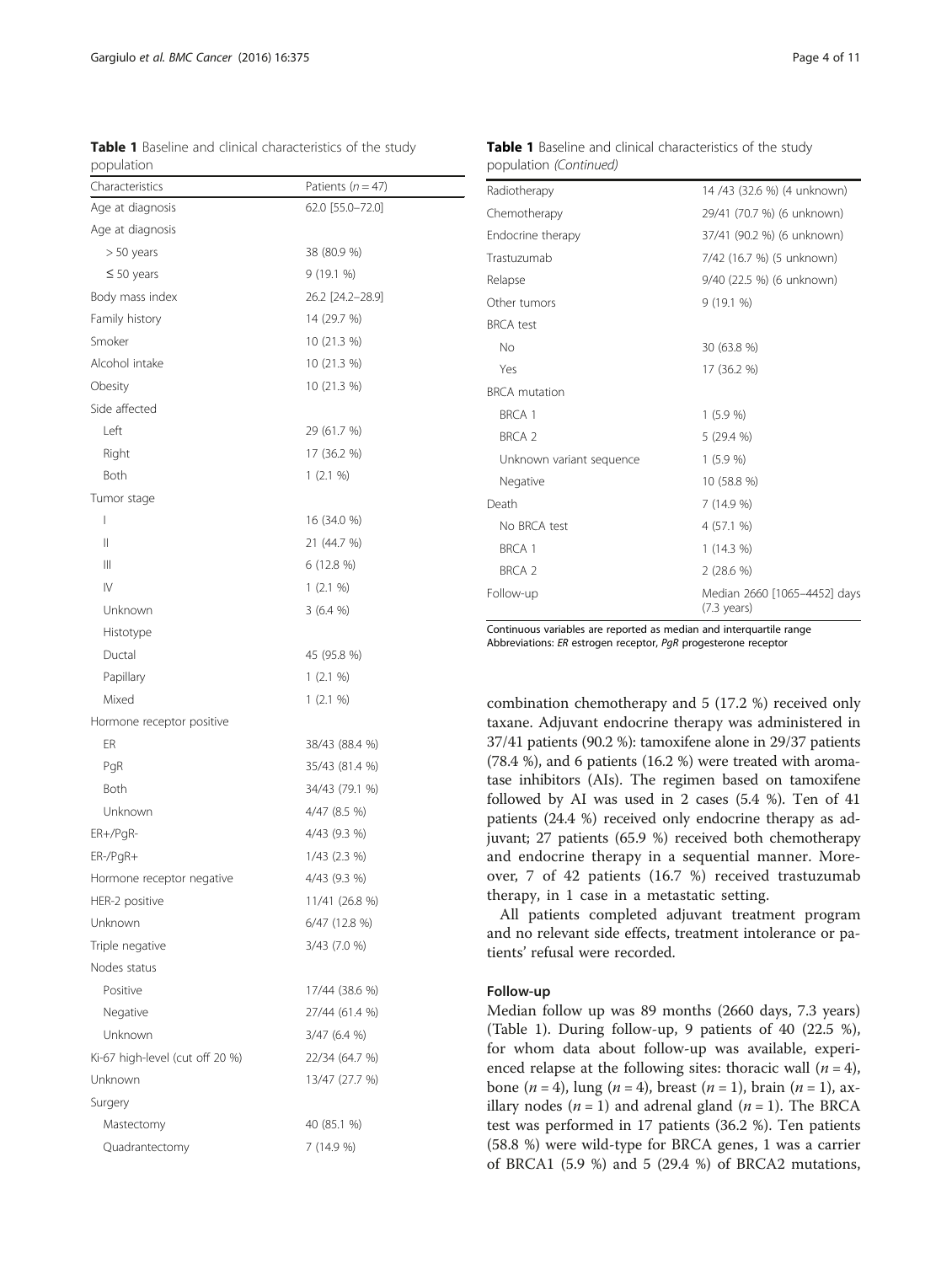<span id="page-4-0"></span>

while 1 patient (5.9 %) had an unknown variant sequence. The characteristics of these 17 patients are reported in Table [2.](#page-5-0) The BRCA1 mutation-positive MBC patient was <40 years old at diagnosis and had a first-degree family history of breast and ovarian cancer. No other risk factors were present. He had an invasive ductal carcinoma, stage II, lymph node positive, HER2– and ER +/PgR+, and low Ki-67 levels. The disease relapsed after adjuvant treatment (chemotherapy and endocrine therapy) and the patient developed a second tumor (thyroid cancer). This patient died at 59.8 months of follow-up. The median age at diagnosis of the 5 BRCA2-positive patients was 72.0 [62.0–72.5] years, and 2 had a positive first-degree family history of breast and/or ovarian cancer (Table [2](#page-5-0)). No other risk factors were present. MBC was an invasive ductal carcinoma in all cases, stage I (3 cases) and III (2 cases); all cases were  $ER+/PgR+,$  with high levels of Ki67, and only 1 was HER2+. Nodal involvement was observed in 2 patients. One patient relapsed after adjuvant treatment (chemotherapy and endocrine therapy) and 2 developed a second tumor (one case of prostate cancer, and one of prostate and kidney cancer) (Table [3](#page-6-0)).

Seven of 47 patients (15 %) died during follow-up, and the estimated long-term survival was about 90 % at 5 years, 80 % at 10 years and 70 % at 18–20 years (Fig. [3](#page-6-0), Table [3](#page-6-0)).

Among the patients with a known BRCA status, 3 patients died and all were mutation carriers. Survival was significantly lower in BRCA-mutated patients ( $p = 0.04$ ; Fig. [4](#page-7-0)).

#### **Discussion**

In this single-center retrospective study, we report the characteristics of 47 patients with MBC and analyze the patients' clinical-pathological features, associated risk factors, oncological and surgical treatments and longterm survival. We also evaluated survival in 17 patients who underwent genetic testing for BRCA1 and BRCA2 mutations.

Median age of our patients at diagnosis was 62 years, which is similar to previously reported data [[17](#page-9-0)]. Regarding the risk factors associated with MBC, 10/47 of our patients (21.3 %) had a history of obesity. Obesity is known to be a risk factor for MBC, and obese men have an increased risk of about 30 % of breast cancer, similar to that of postmenopausal women [[18\]](#page-9-0). In men, obesity is associated with high estrogen levels, and low levels of testosterone and sex hormone binding globulin, thereby leading to greater estrogen bioavailability [\[19, 20\]](#page-9-0).

No patients in our series was affected by Klinefelter' syndrome, hormonal alterations or chronic liver disease, which are known risk conditions for MBC [\[4](#page-9-0)].

Among genetic risk factors, we found that a family history of breast or ovarian cancer is as relevant in men as in women. A positive family history of breast or ovarian cancer was recorded in 29.7 % of our patients, which is slightly higher percent than reported previously [\[3](#page-9-0)]. Mutational analysis for the BRCA1/2 genes was performed in 17/47 patients (32.2 %). BRCA2 mutations were found in five cases (29.4 %) and BRCA1 mutations in only one patient. Despite the low percentage of patients who underwent genetic testing, the greater association with BRCA2 mutations compared to BRCA1 mutations in our MBC patients is in line with a previous report [[5\]](#page-9-0).

Carriers of BRCA1 and BRCA2 mutations genes are at an increased risk for cancer at body sites other than breast, such as prostate, stomach, pancreatic cancers and melanoma [[3\]](#page-9-0). According to previous data, about 19 % of our patients developed a second tumor [\[3](#page-9-0)].

The role of family history, germinal mutation of BRCA1/2 genes, risk of cancers associated to breast and ovarian cancer syndrome related to BRCA1/2 genes, suggest that cancer genetic counseling for MBC patients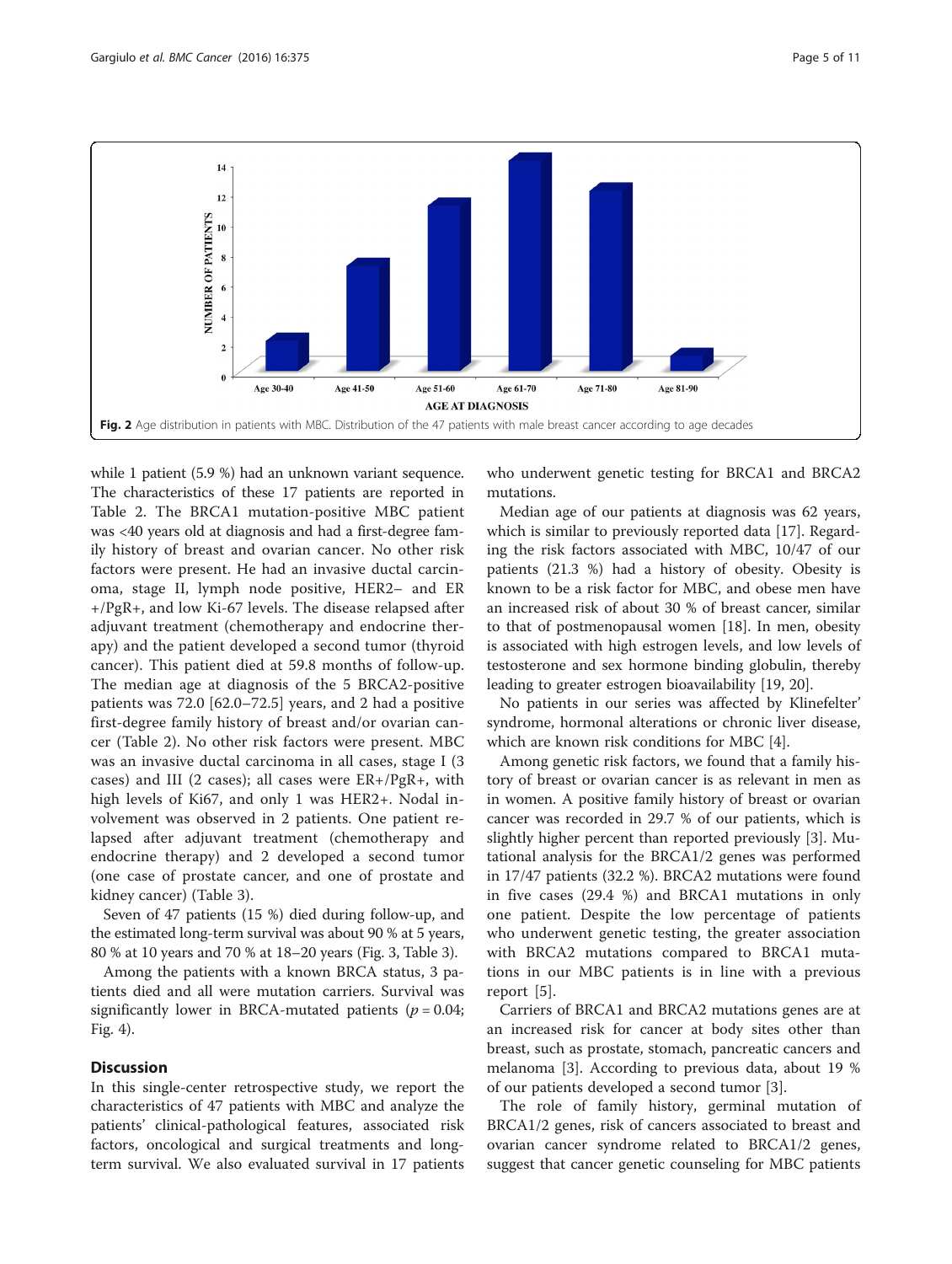| Characteristics                | <b>BRCA-negative</b><br>$n = 10$ | <b>BRCA1-positive</b><br>$n=1$ | BRCA2-positive |              |               |                  |           | <b>BRCA UVS</b> |
|--------------------------------|----------------------------------|--------------------------------|----------------|--------------|---------------|------------------|-----------|-----------------|
|                                |                                  |                                | Patient 1      | Patient 2    | Patient 3     | Patient 4        | Patient 5 | $n = 1$         |
| Age at diagnosis               | 61.0 [53.8-67.3]                 | $30 - 40$                      | $60 - 70$      | $70 - 80$    | $70 - 80$     | $60 - 70$        | $70 - 80$ | $70 - 80$       |
| <b>BMI</b>                     | 26.2 [23.6-32.0]                 | 22.8                           | 24.5           | 33.6         | 27.0          | 23.2             | 31.4      | 25.8            |
| Family history                 | 50 %                             | Yes                            | <b>No</b>      | Yes          | No            | No               | Yes       | No              |
| Smoke                          | 0%                               | No                             | Yes            | No           | Yes           | No               | No        | No              |
| Alcohol intake                 | 10 %                             | No                             | Yes            | No           | No            | No               | Yes       | No              |
| Obesity                        | 20 %                             | No                             | No             | Yes          | No            | No               | Yes       | No              |
| Side                           | Left (70 %); Right (30 %)        | Right                          | Right          | Right        | Left          | Both             | Left      | Left            |
| Stage                          | I (20 %); II (70 %); III (10 %)  | $\parallel$                    |                | $\mathbb{H}$ | $\  \cdot \ $ | Unknown          |           |                 |
| Histotype                      | Ductal (100 %)                   | Ductal                         | Ductal         | Ductal       | Ductal        | Ductal           | Ductal    | Ductal          |
| HR status                      | $ER+/PQR+9$                      | $ER+/PqR$                      | $ER+/PqR$      | $ER+/PqR$    | $ER+/PqR$     | $ER+/PqR$        | $ER+/PqR$ | $ER+/PqR$       |
|                                | Unknown 1                        | $^{+}$                         | $+$            | $^{+}$       | $^{+}$        | $\boldsymbol{+}$ | $+$       | $+$             |
| Node status, positive          | 50 %                             | Yes                            | No             | Yes          | Yes           | No               | No        | No              |
| HER-2 positive                 | 10 %<br>Unknown (10 %)           | No                             | No             | No           | Yes           | No               | No        | No              |
| Ki-67 high-level (cutoff 20 %) | 60 %<br>Unknown (10 %)           | No                             | Unknown        | Yes          | Yes           | Yes              | Yes       | Yes             |
| Surgery                        | M 90 %                           | M                              | M              | M            | $\mathcal{Q}$ | M                | M         | M               |
| Radiotherapy                   | 50 %                             | <b>No</b>                      | <b>No</b>      | <b>No</b>    | Yes           | No               | No        | <b>No</b>       |
| Chemotherapy                   | 60 %<br>Unknown (10 %)           | Yes                            | Yes            | Yes          | Unknown       | Yes              | <b>No</b> | Yes             |
| Endocrine therapy              | 90 %<br>Unknown (10 %)           | Yes                            | Yes            | Yes          | Unknown       | Yes              | Unknown   | Yes             |
| Trastuzumab                    | 10 %<br>Unknown (10 %)           | No                             | No             | No           | Unknown       | No               | No        | No              |
| Relapse                        | 20 %                             | Yes                            | No             | Yes          | Yes           | Unknown          | No        | <b>No</b>       |
| Other tumors                   | 20 %                             | Yes                            | <b>No</b>      | <b>No</b>    | Yes           | Yes              | <b>No</b> | No              |
| Follow-up (days)               | 3152 [701-6735]                  | 1795                           | 3845           | 2892         | 1096          | 7069             | 1031      | 918             |

<span id="page-5-0"></span>Table 2 Characteristics of patients with known BRCA status

For single patients, age is reported as decade range to maintain participant confidentiality

Abbreviations: BMI body mass index, ER estrogen receptor, HR hormone receptor, M mastectomy, PgR progesterone receptor, Q quadrantectomy, UVS unknown variant sequence

should contribute to better clarify genotype-phenotype correlations and to personalize surveillance strategies according to international guidelines [\(http://www.nccn.org/](http://www.nccn.org/professionals/physician_gls/f_guidelines_nojava.asp#site) [professionals/physician\\_gls/f\\_guidelines\\_nojava.asp#site](http://www.nccn.org/professionals/physician_gls/f_guidelines_nojava.asp#site)).

We found that T stage at diagnosis was heterogeneous, but 44.7 % of our patients were at stage II with axillary lymph node involvement in almost half of these cases (40.5 %). Despite the small sample size, stage at diagnosis was in line with previously described in a larger report [[21\]](#page-9-0). Because of the lower level of awareness among men, and a low index of suspicion for the disease there is often a diagnostic delay. Moreover, a screening program is not available for men because of the low lifetime risk [\[9](#page-9-0)].

In the present study, there was a left-sided preponderance over the right side (61.7 % versus 36.2 % respectively) consistent with a previous report [\[21\]](#page-9-0). As expected, the most prevalent histological subtype was invasive ductal carcinoma. Our data confirm the high rate of hormonereceptor positivity associated with MBC [\[22\]](#page-9-0). In fact, 88.4 % of our MBC patients were ER+ and 81.4 % PgR+. We found that 26.8 % of our patients were HER2 positive. Data on HER2 status in MBC is very heterogeneous, with HER2 overexpression rates ranging from 2 % to 42 % [[23](#page-9-0)–[26\]](#page-9-0).

The most frequently used surgical procedure for locoregional treatment of MBC is modified radical mastectomy (MRM) and it was performed in 40 of our patients (80.5 %), which is consistent with a previous study [\[27](#page-9-0)]. This approach is probably preferred given the anatomic characteristics of male breast tissue, the limited surgical sequelae and the better cosmetic outcome compared to other procedures [\[3](#page-9-0), [28](#page-9-0)]. Most of our patients underwent axillary dissection, as suggested in the literature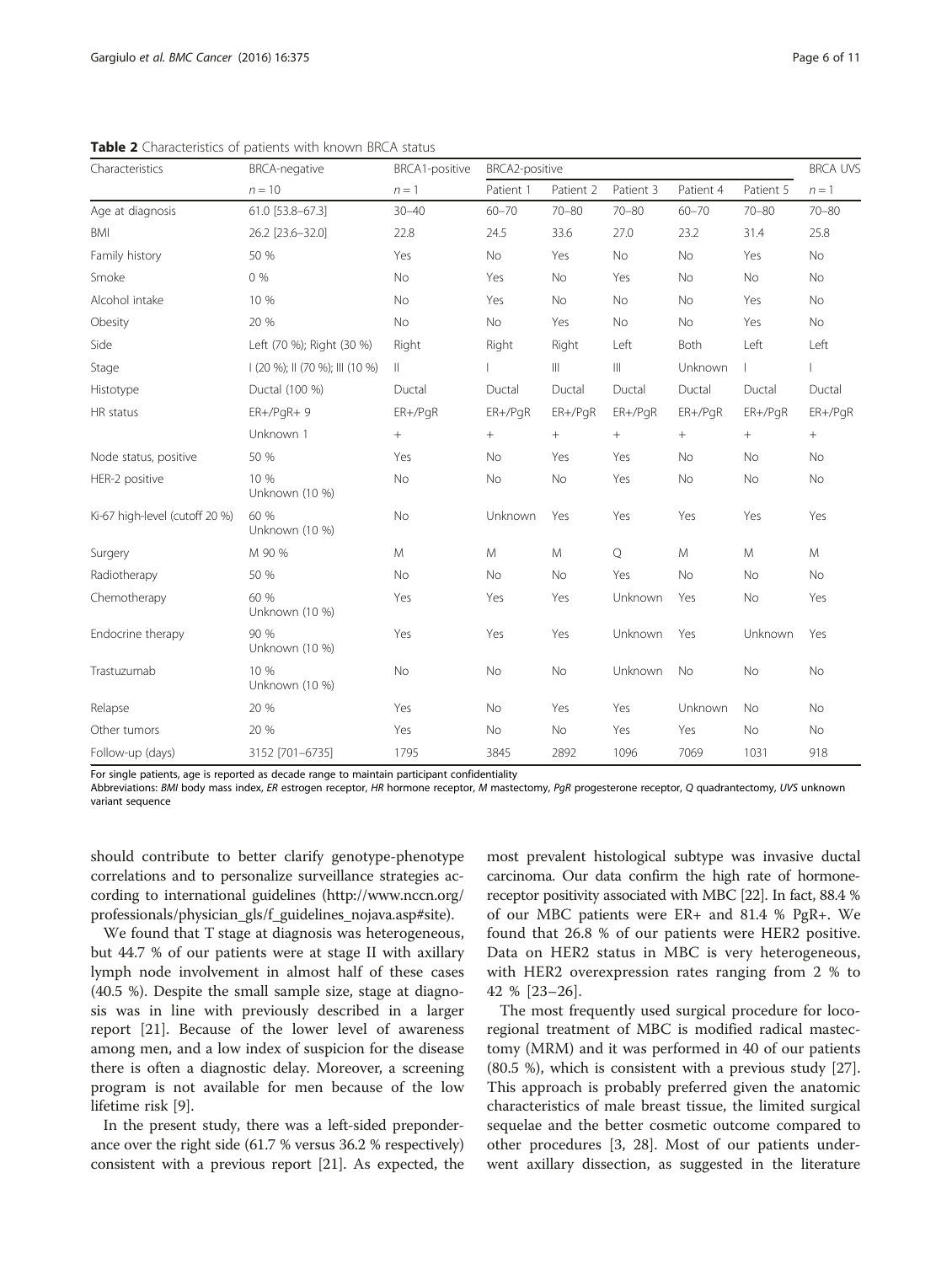<span id="page-6-0"></span>Table 3 Characteristics of patients who died

| Characteristics                | Patient 1              | Patient 2     | Patient 3   | Patient 4      | Patient 5  | Patient 6     | Patient 7 |
|--------------------------------|------------------------|---------------|-------------|----------------|------------|---------------|-----------|
| Age at diagnosis               | $40 - 50$              | $50 - 60$     | $30 - 40$   | $70 - 80$      | $70 - 80$  | $70 - 80$     | $50 - 60$ |
| Body mass index                | 20.7                   | 27.0          | 22.8        | 27.0           | 31.4       | 29.0          | 25.0      |
| Family history                 | No                     | No            | Yes         | No             | Yes        | No            | No        |
| Smoke                          | <b>No</b>              | <b>No</b>     | No          | Yes            | <b>No</b>  | No            | <b>No</b> |
| Alcohol intake                 | No                     | Yes           | No          | No             | Yes        | No            | No        |
| Obesity                        | No                     | No            | No          | No             | Yes        | No            | No        |
| Side                           | Left                   | Left          | Right       | Left           | Left       | Right         | Left      |
| Stage                          | $\mathsf{I}\mathsf{V}$ | $\mathbf{  }$ | $\parallel$ | $\  \cdot \ $  |            | $\  \cdot \ $ | Unknown   |
| Histotype                      | Ductal                 | Ductal        | Ductal      | Ductal         | Ductal     | Ductal        | Ductal    |
| HR status                      | ${\sf ER+}$            | ER-/PgR-      | $ER+/PqR+$  | $ER+/PgR+$     | $ER+/PgR+$ | $ER+/PgR+$    | Unknown   |
| HER-2 positive                 | Yes                    | Unknown       | No          | Yes            | <b>No</b>  | No            | Unknown   |
| Ki-67 high-level (cutoff 20 %) | Unknown                | Unknown       | No          | Yes            | Yes        | Yes           | Unknown   |
| Surgery                        | M                      | M             | M           | $\mathsf{Q}$   | M          | M             | M         |
| Radiotherapy                   | Yes                    | <b>No</b>     | No          | Yes            | No         | No            | <b>No</b> |
| Chemotherapy                   | Yes                    | Yes           | Yes         | <b>Unknown</b> | No         | Yes           | No        |
| Endocrine therapy              | Yes                    | No            | Yes         | <b>Unknown</b> | Unknown    | Yes           | No        |
| Trastuzumab                    | Yes                    | No            | No          | Unknown        | No         | No            | No        |
| Relapse                        | Yes                    | <b>No</b>     | Yes         | Yes            | <b>No</b>  | Unknown       | Yes       |
| Other tumors                   | Yes                    | No            | Yes         | Yes            | No         | No            | Yes       |
| <b>BRCA</b> mutation           | No test                | No test       | BRCA 1      | BRCA 2         | BRCA 2     | No test       | No test   |
| Follow-up (days)               | 2465                   | 5706          | 1795        | 1096           | 1031       | 173           | 3713      |

For single patients, age is reported as decade range to maintain participant confidentiality

Abbreviations: ER estrogen receptor, HR hormone receptor, M mastectomy, PgR progesterone receptor, Q quadrantectomy<br>.

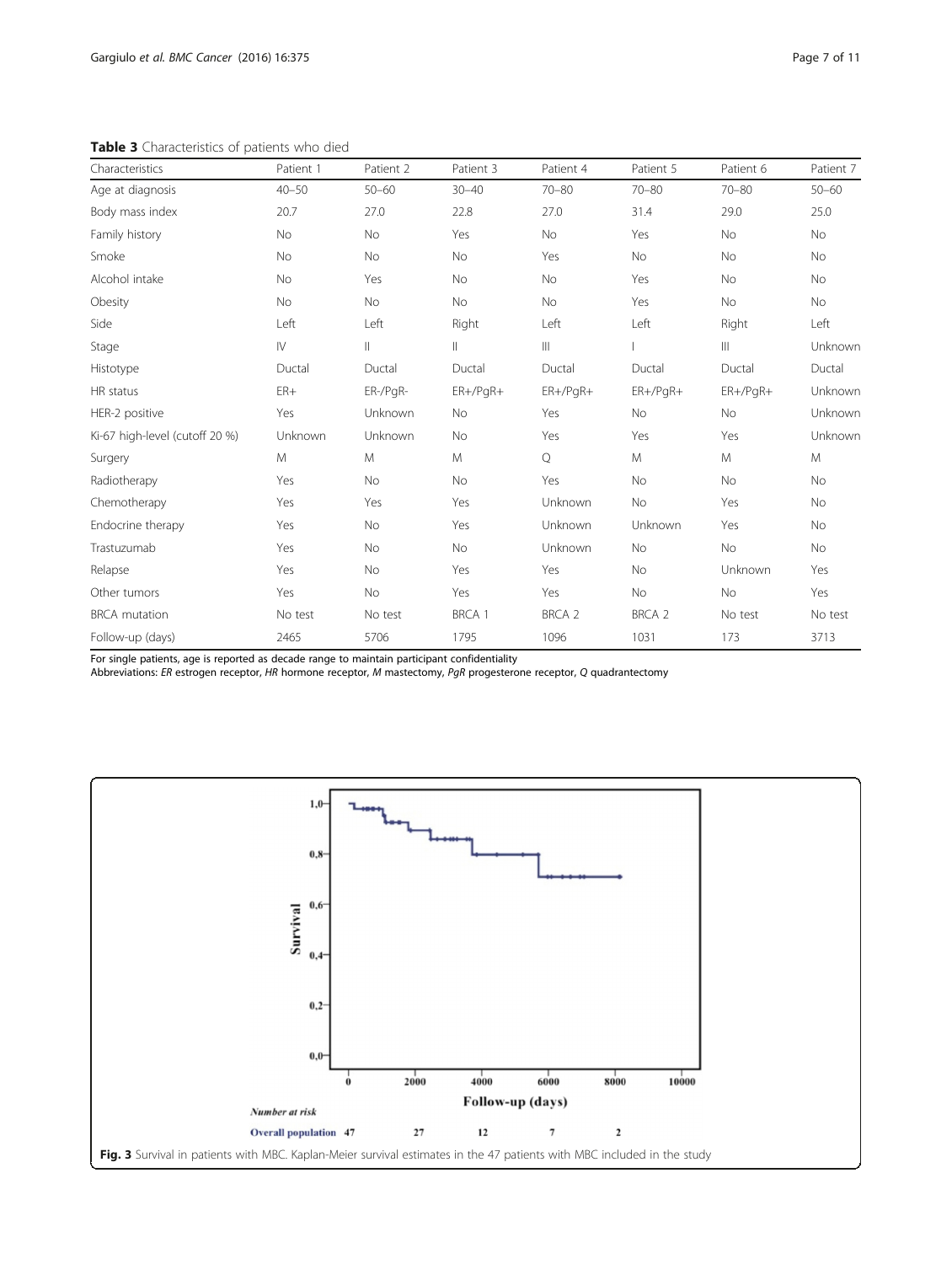<span id="page-7-0"></span>

[[5\]](#page-9-0). In recent years, the technique of sentinel lymph node (SLN) is a reliable tool in MBC patients, as shown in recent experiences [[29](#page-9-0)–[31](#page-9-0)].

The criteria for administration of post-surgical radiation are usually extrapolated from data obtained in women, due to the absence of controlled trials [[32](#page-9-0)]. In the present series, postoperative radiotherapy was performed in 14 of 43 patients (32.6 %) and 7 of them received post-mastectomy radiotherapy. Several studies showed that radiation reduces the post-operative locoregional recurrence rate [\[33](#page-9-0)–[36\]](#page-9-0), but only one study demonstrated a survival benefit [[36\]](#page-9-0).

In our study, tamoxifen was the most frequent adjuvant hormone therapy and AIs alone were used in 6 (16.2 %) patients. Endocrine therapy was found to be beneficial in small retrospective studies [[37](#page-9-0)–[39](#page-9-0)]. In the study by Goss et al. [\[39](#page-9-0)] adjuvant hormone treatment with tamoxifen significantly improved disease-free and overall survival, thereby representing the standard of care. The role of AIs in male patients is not as clear as it is for women. Monotherapy with AIs does not completely restrain estrogen production because they do not inhibit the testicular production of estrogen, which represents 20 % of circulating estrogen [[40\]](#page-9-0). Moreover, AI administration causes an increase in the levels of luteinizing hormone and follicle stimulating hormone that could lead to an increase in the substrate for aromatization, suggesting that AIs could be used in combination with a luteinizing hormone-releasing hormone analog [[41\]](#page-9-0). Aromatase inhibitors are mainly used in metastatic patients who are resistant to tamoxifen or with contraindications to tamoxifen therapy [[41](#page-9-0)].

The role of chemotherapy in MBC is not well defined and only CMF has been prospectively evaluated in the adjuvant setting [[42](#page-9-0), [43](#page-9-0)]. In the study conducted by Giordano et al., 63 % of patients undergoing systemic treatment received chemotherapy (alone or in combination with hormone therapy) and anthracycline-based chemotherapy, more frequently used than CMF (81 % versus 16 %), had a reduced risk of death [[44\]](#page-10-0). In our series, adjuvant chemotherapy was administered to 29 patients (70.7 %) and antracycline-based treatment (with or without taxane) was the preferred regimen. The patient's evaluation was performed considering different clinical and pathological features such as tumor stage, ER/PgR and Ki-67 level, HER-2 status, age and comorbidities, as commonly done in female BC patients, in order to select those who may benefit from systemic treatment. The high percentage of patients undergoing chemotherapy could be explained by the following considerations: 1) 40 % of patients had nodal positive disease; 2) patients with hormone-receptors negative disease were considered at high-risk and received chemotherapy, particularly, those patients with triple negative phenotype (7 % of patients); 3) patients with HER-2 positive disease were treated with trastuzumab plus chemotherapy (roughly 27 % of patients); 4) 65 % of patients were found to have high levels of Ki-67; 5) no patients refused treatment or presented age-related comorbidities contraindicating chemotherapy; 6) the majority of the patients included in our series received diagnosis of MBC after 2000s (Fig. [1](#page-2-0)).

In our series, the estimated long-term survival was about 90 % at 5 years, 80 % at 10 years and 70 % at 18–20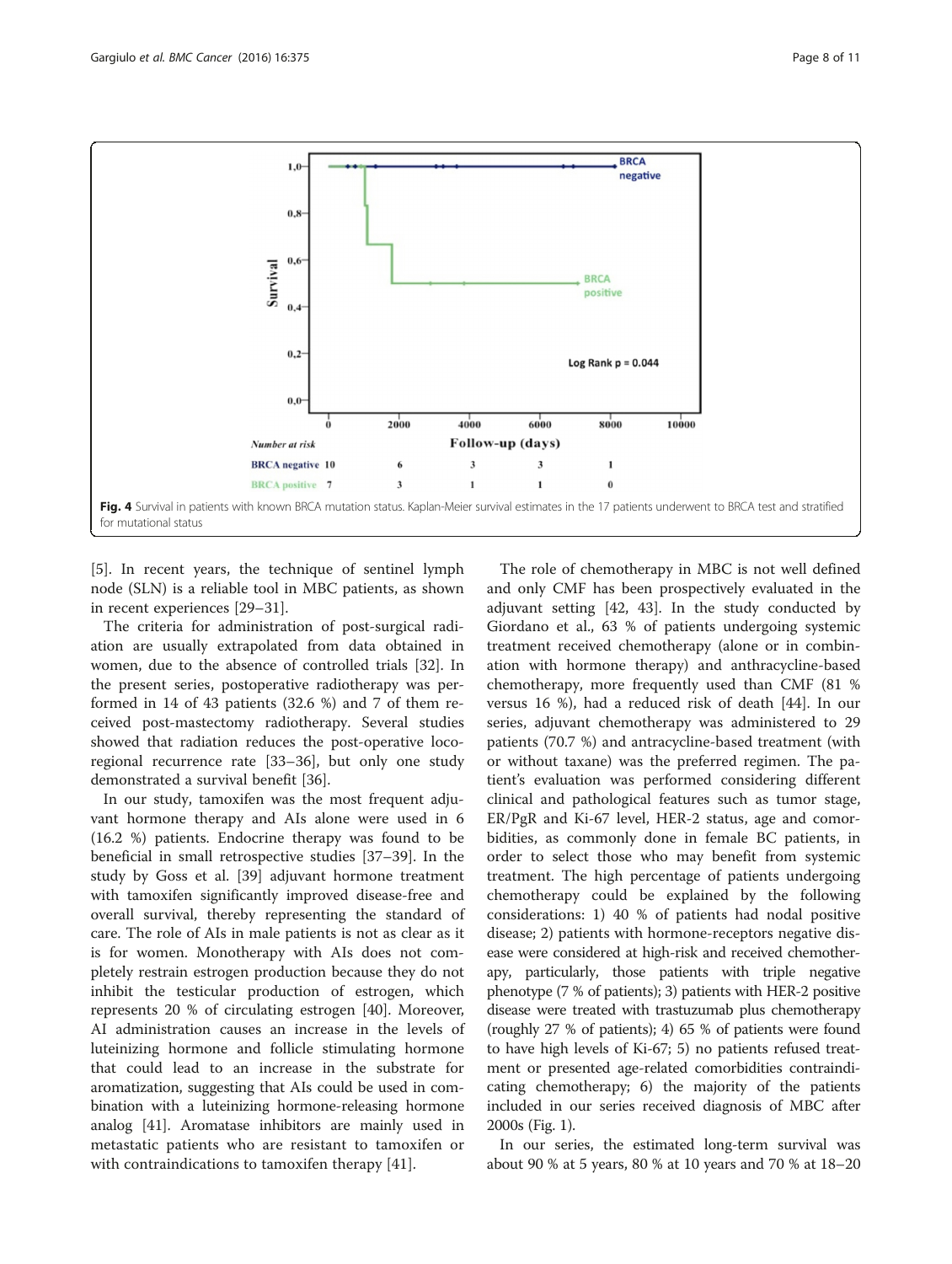years. Percentage of long-term survival is higher for our patients compared to data reported in literature. MBC has a worse overall prognosis than female breast cancer, namely, an overall 5-year survival rate of 40–65 % versus 85 % in women [\[45\]](#page-10-0). However, when matched for stage, age and prognostic factors, the prognosis is similar [[45](#page-10-0)]. The worse outcome in men seems primarily due to the presence of more advanced disease at diagnosis, and gender itself does not seem to be a prognostic factor [[46\]](#page-10-0). Evidence on survival in MBC is quite small compared with female BC and the wide range of survival described likely reflects the heterogeneity of disease stage and different treatments strategies across time. Our high rates of survival might be related to several aspects such as patient characteristics, tumor features, and treatments strategies adopted. To better put our results into the context of previous literature, the following considerations should be taken into account: 1) the most important prognostic factors in MBC seem to be patient age, tumor stage and lymph node status. Fentiman et al. reported 5-year survival rates of 75–100 % for stage I, 50–80 % for stage II, and 30–60 % for stage III [\[47](#page-10-0)]. Additionally, some data showed that 40 % of patients with MBC will die for other causes [[3\]](#page-9-0), likely reflecting the influence of comorbidities and older mean age at diagnosis. Most of our patients were diagnosed in the sixth decade of life and at early TNM stage (approximately 79 % stage I-II), without significant age-related comorbidities contraindicating the treatment; 2) 90 % of our patients received hormone therapy, mainly tamoxifen which demonstrated to decrease recurrence and improve overall survival [[39](#page-9-0)]; 3) 70 % of our patients received adjuvant chemotherapy and previous studies showed that patients undergoing chemotherapy have survival benefits compared to those without chemotherapy [\[45, 46\]](#page-10-0). Moreover, most of our patients received antracycline and/or taxanes rather than CMF, and this was previously found to be associated with better survival in female disease; 4) trastuzumab was used in all HER2 positive disease and it is wellknown to improve survival in female BC.

Obviously, we cannot draw definitive conclusions on the impact of each factor on the overall survival, however, this experience could be useful for the current limited knowledge on MBC and for driving future prospective studies.

In women, BRCA-associated BC tends to manifest specific genotype–phenotype correlations [[48\]](#page-10-0), whereas little is known about the phenotype characteristics of BRCA-associated MBC. A recent study identified more high-grade, progesterone-receptor negative, HER2-positive disease in male patients who carried BRCA2 mutations [[9](#page-9-0)], and earlier research found poorer prognosis in men with BRCA2-associated tumors [\[9\]](#page-9-0). Interestingly, we found that patients with BRCA mutation showed a low survival compared with BRCA wild-type. Despite small size, this is the second study on association with prognosis and BRCA status. Our data are consistent with the poorer prognosis previously reported [[9](#page-9-0)].

One of the limits of this study is its retrospective nature and the small number of patients enrolled. However, it is difficult to conduct randomized trials or large multicenter studies because of the rarity of MBC. Other limitations are: 1) the presence of some missing data; and 2) the availability of BRCA status just for 17 patients. However, many of our patients have a long-term follow-up and some were referred to our center in the 1990s when BRCA testing was not a routine procedure.

#### Conclusion

This study has shown a high long-term survival rate in patients with MBC compared with other studies. A significantly reduced survival rate was registered in the subgroup of patients carrying BRCA1/2 mutations in line with the poorer prognosis previously reported in the same setting. MBC remains a challenge and future larger studies are warranted. However, given the low incidence of the disease, prospective studies are difficult to plan, and retrospective data collections such as our series play an important role in acquiring information about MBC.

#### Abbreviations

AIs, aromatase inhibitors; BIC, breast cancer information core database; BMI, body mass index; CMF, cyclophosphamide, methotrexate, 5-fluoracil; ER, estrogen receptor; HER2, human epidermal growth factor receptor 2; IQR, interquartile range; Ki-67, proliferation index; LOVD-IARC, Leiden Open Variation Database; MBC, male breast cancer; MRM, radical mastectomy; PgR, progesterone receptor; SLN, sentinel lymph node

#### Acknowledgements

The authors thank Jean Gilder for her support in editing the manuscript and dr. Giuseppe Gargiulo (Department of Advanced Biomedical Sciences, Federico II University) for his support in graphics.

#### Funding

## None.

#### Availability of data and materials

Authors can be directly contacted for collaboration or data sharing.

#### Authors' contributions

PG conceived and designed the study, carried out the acquisition, analysis and interpretation of data, drafted the manuscript; MP carried out the acquisition, analysis and interpretation of data, revised critically the manuscript; MM, VF, GA, MG, CC carried out the acquisition and interpretation of data and revised critically the manuscript; RL, SDP participated at study design, and interpretation of data and revised the manuscript critically for intellectual content. All authors read and approved the final manuscript.

#### Competing interests

The authors declare that they have no competing interests.

#### Ethics approval and consent to participate

All the patients included in this retrospective analysis provided their written informed consent in the framework of cancer genetic counseling program regulated and approved by the Local Ethic committee (University 'Federico II' of Naples, Prot. 80/00 and 63/02).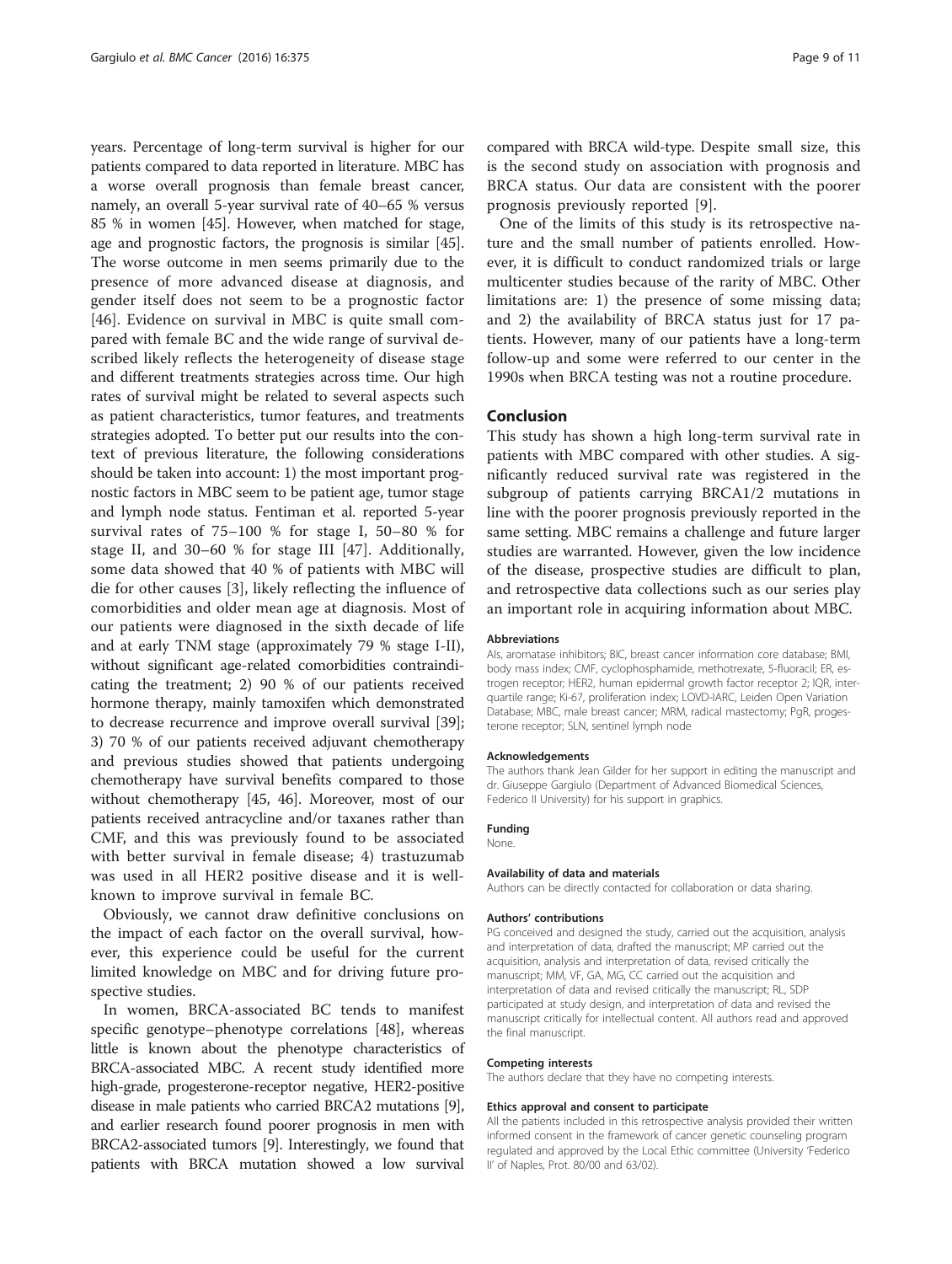#### <span id="page-9-0"></span>Consent for publication

Written informed consent for publication of their clinical details and/or clinical images was obtained from the patient/parent/guardian/relative of the patient. A copy of the consent form is available for review by the Editor of this journal.

#### Author details

<sup>1</sup>Department of Clinical Medicine and Surgery, University of Naples Federico II, Via Pansini 5, 80131 Naples, Italy. <sup>2</sup>Lester and Sue Smith Breast Center at Baylor College of Medicine, Houston, Tx, USA.

## Received: 22 November 2015 Accepted: 28 June 2016

#### References

- 1. Jemal A, Siegel R, Xu J, Ward E. Cancer statistics, 2010. CA Cancer J Clin. 2010;60(5):277–300. doi[:10.3322/caac.20073](http://dx.doi.org/10.3322/caac.20073).
- Ly D, Forman D, Ferlay J, Brinton LA, Cook MB. An international comparison of male and female breast cancer incidence rates. Int J Cancer. 2013;132(8): 1918–26. doi[:10.1002/ijc.27841.](http://dx.doi.org/10.1002/ijc.27841)
- 3. Korde LA, Zujewwski JA Kamin L, Giordano S, Domchek S, Anderson WF, et al. Multidisciplinary meeting on male breast cancer: summary and research recommendations. J Clin Oncol. 2010;28(12):2114–22. doi:[10.1200/](http://dx.doi.org/10.1200/JCO.2009.25.5729) [JCO.2009.25.5729.](http://dx.doi.org/10.1200/JCO.2009.25.5729)
- Brinton LA, Cook MB, McCormack V, Johnson KC, Olsson H, Casagrande JT, et al. Anthropometric and hormonal risk factors for male breast cancer: male breast cancer pooling project results. J Natl Cancer Inst. 2014;106(3): djt465. doi[:10.1093/jnci/djt465](http://dx.doi.org/10.1093/jnci/djt465).
- 5. Ruddy KJ, Winer EP. Male breast cancer: risk factors, biology, diagnosis, treatment, and survivorship. Ann Oncol. 2013;24:1434–43. doi:[10.1093/](http://dx.doi.org/10.1093/annonc/mdt025) [annonc/mdt025.](http://dx.doi.org/10.1093/annonc/mdt025)
- 6. Thompson D, Easton D. The genetic epidemiology of breast cancer genes. J Mammary Gland Biol Neoplasia. 2004;9:221–36.
- 7. Basham VM, Lipscombe JM, Ward JM, Gayther SA, Ponder BA, Easton DF, et al. BRCA1 and BRCA2 mutations in a population-based study of male breast cancer. Breast cancer research: BCR. 2002;4(1):R2.
- 8. Sverdlov RS, Barshack I, Bar Sade RB, Baruch RG, Hirsh-Yehezkel G, Dagan E, et al. Genetic analyses of male breast cancer in Israel. Genet Test. 2000;4:313–7.
- 9. Ottini L, Silvestri V, Rizzolo P, Falchetti M, Zanna I, Saieva C, et al. Clinical and pathologic characteristics of BRCA-positive and BRCA-negative male breast cancer patients: results from a collaborative multicenter study in Italy. Breast Cancer Res Treat. 2012;134(1):411–8. doi:[10.1007/s10549-012-2062-0](http://dx.doi.org/10.1007/s10549-012-2062-0).
- 10. Ottini L. Male breast cancer: a rare disease that might uncover underlying pathways of breast cancer. Nat Rev Cancer. 2014;14(10):643.
- 11. Friedman LS, Gayther SA, Kurosaki T, Gordon D, Noble B, Casey G, et al. Mutation analysis of BRCA1 and BRCA2 in a male breast cancer population. Am J Hum Genet. 1997;60:313–9.
- 12. Haraldsson K, Loman N, Zhang QX, Johannsson O, Olsson H, Borg A. BRCA2 germ-line mutations are frequent in male breast cancer patients without a family history of the disease. Cancer Res. 1998;58:1367–71.
- 13. Contegiacomo A, Pensabene M, Capuano I, Tauchmanova L, Federico M, Turchetti D, et al. An oncologist-based model of cancer genetic counseling for hereditary breast and ovarian cancer. Ann Oncol. 2004;15(5):726–32.
- 14.<https://research.nhgri.nih.gov/bic/> [Last Modified: 08 Feb 2016].
- 15. [http://chromium.lovd.nl/LOVD2/cancer/home.php?select\\_db=BRCA2](http://chromium.lovd.nl/LOVD2/cancer/home.php?select_db=BRCA2) [Last Modified: 06 Sept 2012].
- 16. Senkus E, Kyriakides S, Ohno S, Penault-Llorca F, Poortmans P, Rutgers E, et al. Primary breast cancer: ESMO Clinical Practice Guidelines for diagnosis, treatment and follow-up. Ann Oncol. 2015;26 Suppl 5:v8-30. doi[:10.1093/](http://dx.doi.org/10.1093/annonc/mdv298) [annonc/mdv298.](http://dx.doi.org/10.1093/annonc/mdv298)
- 17. Contractor KB, Kaur K, Rodrigues GS. Kulkarni DM, Singhal H. Male breast cancer: Is the scenario changing? World J Surg Oncol. 2008; doi:[10.1186/](http://dx.doi.org/10.1186/1477-7819-6-58) [1477-7819-6-58](http://dx.doi.org/10.1186/1477-7819-6-58).
- 18. Ahn J, Schatzkin A, Lacey Jr JV, Albanes D, Ballard-Barbash R, Adams KF, et al. Adiposity, adult weight change, and postmenopausal breast cancer risk. Arch Intern Med. 2007;167(19):2091–102.
- 19. Rohrmann S, Shiels MS, Lopez DS, Rifai N, Nelson WG, Kanarek N, et al. Body fatness and sex steroid hormone concentrations in US men: results from NHANES III. Cancer Causes Control. 2011;22(8):1141–51. doi[:10.1007/s10552-](http://dx.doi.org/10.1007/s10552-011-9790-z) [011-9790-z.](http://dx.doi.org/10.1007/s10552-011-9790-z)
- 20. Travis RC, Key TJ, Allen NE, Appleby PN, Roddam AW, Rinaldi S, et al. Serum androgens and prostate cancer among 643 cases and 643 controls in the European Prospective Investigation into Cancer and Nutrition. Int J Cancer. 2007;121(6):1331–8.
- 21. Giordano SH, Cohen DS, Buzdar AU, Perkins G, Hortobagyi GN. Breast carcinoma in men: A population based study. Cancer. 2004;101:51–7.
- 22. Cutuli B, Le-Nir CC, Serin D, Kirova Y, Gaci Z, Lemanski C, et al. Male breast cancer. Evolution of treatment and prognostic factors. Analysis of 489 cases. Crit Rev Oncol Hematol. 2010;73:246–54. doi:[10.1016/j.critrevonc.2009.04.002.](http://dx.doi.org/10.1016/j.critrevonc.2009.04.002)
- 23. Kornegoor R, Verschuur-Maes AH, Buerger H, Hogenes MC, de Bruin PC, Oudejans JJ, et al. Molecular subtyping of male breast cancer by immunohistochemistry. Mol Pathol. 2012;25(3):398–404. doi:[10.1038/](http://dx.doi.org/10.1038/modpathol) [modpathol](http://dx.doi.org/10.1038/modpathol). 2011.
- 24. Rudlowski C, Friedrichs N, Faridi A, Füzesi L, Moll R, Bastert G, et al. Her-2/ neu gene amplification and protein expression in primary male breast cancer. Breast Cancer Res Treat. 2004;84(3):215–23.
- 25. Ge Y, Sneige N, Eltorky MA, Wang Z, Lin E, Gong Y, et al. Immunohistochemical characterization of subtypes of male breast carcinoma. Breast Cancer Res. 2009;11(3):R28. doi[:10.1186/bcr2258](http://dx.doi.org/10.1186/bcr2258).
- 26. Shaaban AM, Ball GR, Brannan RA, Cserni G, Di Benedetto A, Dent J, et al. A comparative biomarker study of 514 matched cases of male and female breast cancer reveals gender-specific biological differences. Breast Cancer Res Treat. 2012;133(3):949–58. doi:[10.1007/s10549-011-1856-9.](http://dx.doi.org/10.1007/s10549-011-1856-9)
- 27. Zhou FF, Xia LP, Guo GF, Wang X, Yuan ZY, Zhang B, et al. Changes in therapeutic strategies in Chinese male patients with breast cancer: 40 years of experience in a single institute. Breast. 2010;19(6):450–5. doi[:10.1016/j.breast.2010.04.007.](http://dx.doi.org/10.1016/j.breast.2010.04.007)
- 28. Gómez-Raposo C, Zambrana Tévar F, Sereno Moyano M, López Gómez M, Casado E. Male breast cancer. Cancer Treat Rev. 2010;36:451–7. doi[:10.1016/j.](http://dx.doi.org/10.1016/j.ctrv.2010.02.002) [ctrv.2010.02.002.](http://dx.doi.org/10.1016/j.ctrv.2010.02.002)
- 29. Gentilini O, Chagas E, Zurrida S, Intra M, De Cicco C, Gatti G, et al. Sentinel lymph node biopsy in male patients with early breast cancer. Oncologist. 2007;12(5):512–5.
- 30. Boughey JC, Bedrosian I, Meric-Bernstam F, Ross MI, Kuerer HM, Akins JS, et al. Comparative analysis of sentinel lymph node operation in male and female breast cancer patients. J Am Coll Surg. 2006;203(4):475–80.
- 31. Flynn LW, Park J, Patil SM, Cody 3rd HS, Port ER. Sentinel lymph node biopsy is successful and accurate in male breast carcinoma. J Am Coll Surg. 2008;206(4):616–21. doi[:10.1016/j.jamcollsurg.2007.11.005.](http://dx.doi.org/10.1016/j.jamcollsurg.2007.11.005)
- 32. Bratman SV, Kapp DS, Horst KC. Evolving trends in the initial locoregional management of male breast cancer. Breast. 2012;21(3):296–302. doi[:10.1016/](http://dx.doi.org/10.1016/j.breast.2012.01.008) [j.breast.2012.01.008.](http://dx.doi.org/10.1016/j.breast.2012.01.008)
- 33. Yu E, Suzuki H, Younus J, Elfiki T, Stitt L, Yau G, et al. The impact of postmastectomy radiation therapy on male breast cancer patients—a case series. Int J Radiat Oncol Biol Phys. 2012;82(2):696–700. doi:[10.1016/j.ijrobp.2011.01.010](http://dx.doi.org/10.1016/j.ijrobp.2011.01.010).
- 34. Yoney A, Kucuk A, Unsal M. Male breast cancer: a retrospective analysis. Cancer Radiother. 2009;13(2):103–7. doi:[10.1016/j.canrad.2008.11.011](http://dx.doi.org/10.1016/j.canrad.2008.11.011).
- 35. Atahan L, Yildiz F, Selek U, Sari S, Gurkaynak M. Postoperative radiotherapy in the treatment of male breast carcinoma: a single institute experience. J Natl Med Assoc. 2006;98(4):559–63.
- 36. Atalay C, Kanlioz M, Altinok M. Prognostic factors affecting survival in male breast cancer. J Exp Clin Cancer Res. 2003;22(1):29–33.
- 37. Fogh S, Hirsch AE, Langmead JP, Goldberg SI, Rosenberg CL, Taghian AG, et al. Use of tamoxifen with post surgical irradiation may improve survival in estrogen and progesterone receptor-positive male breast cancer. Clin Breast Cancer. 2011;11(1):39–45. doi[:10.3816/CBC.2011.n.007](http://dx.doi.org/10.3816/CBC.2011.n.007).
- 38. Ribeiro G, Swindell R. Adjuvant tamoxifen for male breast cancer (MBC). Br J Cancer. 1992;65(2):252–4.
- 39. Goss PE, Reid C, Pintilie M, Lim R, Miller N. Male breast carcinoma: a review of 229 patients who presented to the Princess Margaret Hospital during 40 years: 1955–1996. Cancer. 1999;85(3):629–39.
- 40. Handesman D. Androgen actions and pharmacologic uses. In: Detroit IJ, editor. Endocrinology. Philadelphia, PA: WB Saunders; 2001. p. 2232–42.
- 41. Doyen J, Italiano A, Largillier R, Ferrero JM, Fontana X, Thyss A. Aromatase inhibition in male breast cancer patients: biological and clinical implications. Ann Oncol. 2010;21:1243–5. doi:[10.1093/annonc/mdp450.](http://dx.doi.org/10.1093/annonc/mdp450)
- 42. Bagley CS, Wesley MN, Young RC, Lippman ME. Adjuvant chemotherapy in males with cancer of the breast. Am J Clin Oncol. 1987;10:55–60.
- 43. Walshe JM, Berman AW, Vatas U, Steinberg SM, Anderson WF, Lippman ME, et al. A prospective study of adjuvant CMF in males with node positive breast cancer: 20 year follow-up. Breast Canc Res Treat. 2007; 103:177–83.